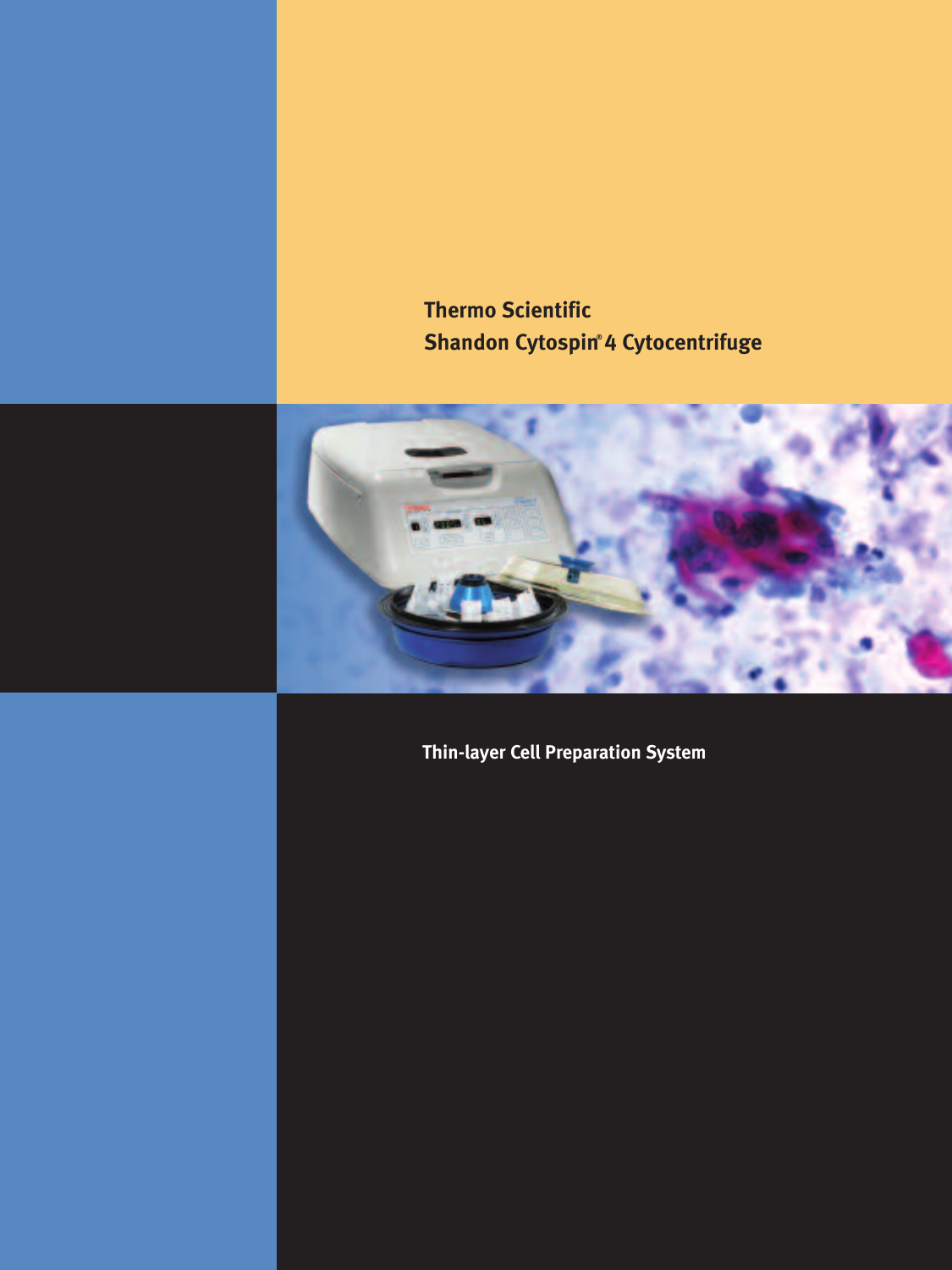# **Thermo Scientific Shandon Cytospin® 4 Cytocentrifuge**



**The ultimate thin-layer cell preparation system.**

The Shandon Cytospin has been synonymous with cytocentrifugation for over 40 years. More than 15,000 laboratories worldwide use this simple, reliable instrument. It provides economical thin-layer preparations from any liquid matrix, especially hypocellular fluids such as spinal fluid and urine.

> The Shandon Cytospin was the first device to use carefully controlled centrifugation to separate and deposit a thin layer of cells on slides while maintaining cellular integrity. It produces better cell capture and good representation of all cell types present in homogeneous liquid samples.

#### **Features**

- Processes 12 specimens at one time.
- Accepts all protocols from Shandon Cytospin 1, 2, and 3.
- Redesigned lid-release mechanism allows for onehanded opening and closing of the outer lid for easy access. As an added safety measure, the Shandon Cytospin 4 will only operate when the lid is locked into position. The lid remains locked at all times during rotation. The polycarbonate window allows the operator to see the sealed head during cytocentrifugation.
- Excellent safety design prevents accidental fluid spillage from damaging the mechanical or electronic components and allows for easy disinfecting. It meets stringent IEC 61010 standards for centrifuge safety.
- Pull-out program card allows for up to nine programs to be logged for fast and convenient retrieval (erasable ink pen included).

#### **Safe and Reliable**

The Shandon Cytospin 4 is designed to protect the operator before, during and after sample preparation. Safety is our top priority. The ability to load the Shandon Cytospin 4 sealed head in a microbiological cabinet is the ultimate safety procedure.

- Auto-locking, plastic outer lid
- Autoclavable sealed head
- Disposable sample chambers with caps
- Safety alarms that protect users and specimens
- Wipe-clean control panel

#### **Simple Principle for Excellent Presentation**

Using centrifugal principles, the Shandon Cytospin deposits cells onto a clearly-defined area of a glass slide and allows for the absorption of the residual fluid into the sample chamber's filter card (except Shandon EZ Megafunnel). Cytocentrifugation also constructively flattens cells for excellent nuclear presentation. During operation, the instrument's spinning action tilts the Shandon Cytofunnels® upright and centrifuges cells onto the deposition area of the slide, giving all cell types equal opportunity for presentation. In the Load or Stop position, this unique tilting feature reduces cell loss by preventing residual fluid from coming into contact with the prepared slide.



**B** In Operation (Spin)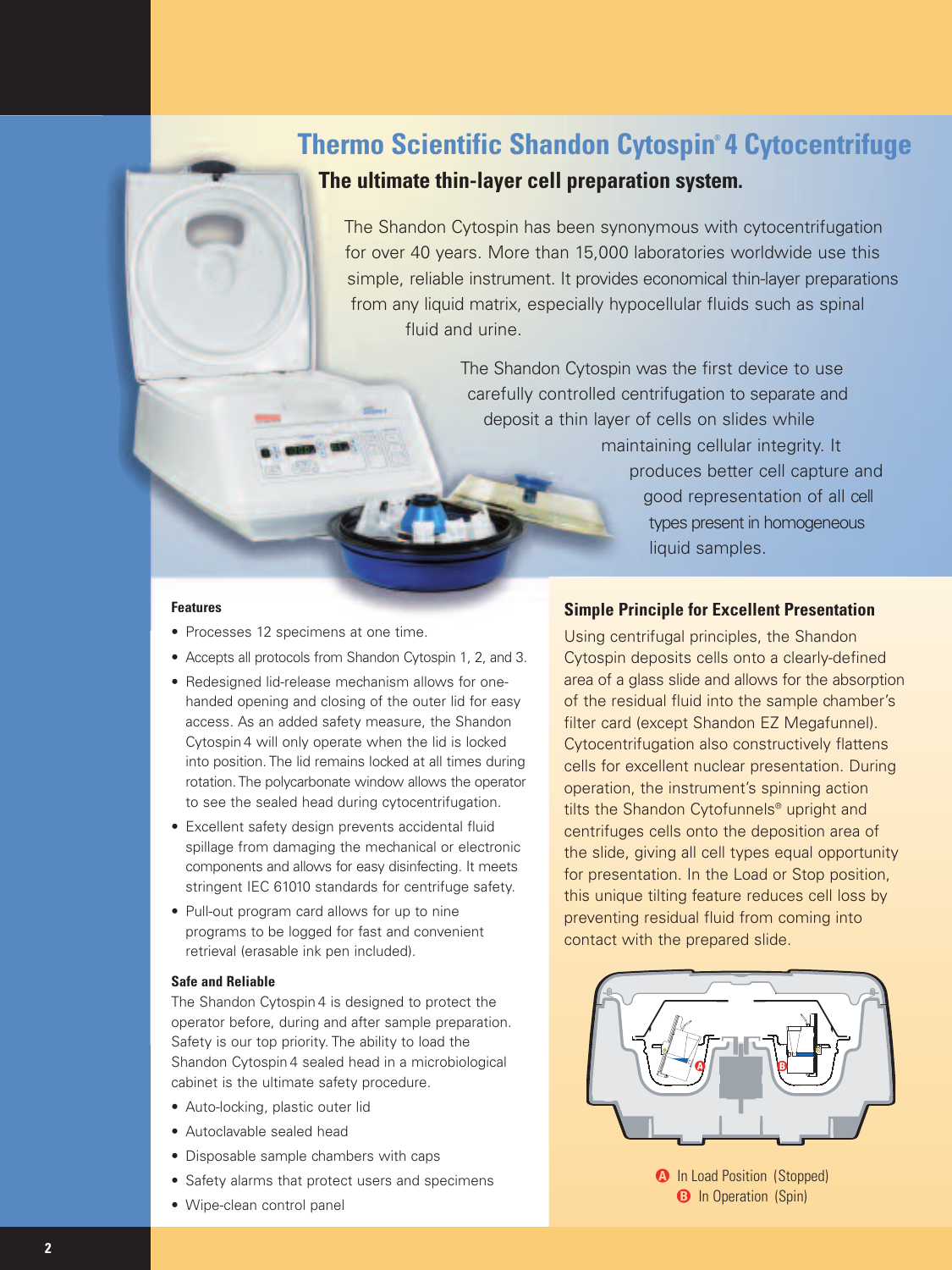

#### **Simple and Precise Controls**

- Protected program memory stores up to 23 routines for instant recall and protects from power loss.
- Program key pad has "easy-touch" design that allows for easier keystrokes and more intuitive programming.
- Speed window displays the programmed spinning speeds from 200 – 2000 rpm.
- Three acceleration control buttons allow the operator excellent flexibility and exceptional protection for fragile samples.
- Time window displays the programmed and remaining run time from 1– 99 minutes.
- Control feature has a standby power saving mode. Displays are also turned on and off by the standby key.
- Specimen safety alarm feature has been added to remind users at one-minute intervals to remove specimens, protect them from "air-drying" and ensure consistent results.
- Safety alarms include an audible alarm that signals the operator if the Shandon Cytospin4 is out of balance, outside the speed tolerance, or if the lid is not properly locked. As an extra measure of safety for the user, the unit will not spin if the lid is not locked.

#### **Shandon Cytospin 4 Specifications**

| <b>Description</b>                                                                                       | <b>Order Number</b> |  |
|----------------------------------------------------------------------------------------------------------|---------------------|--|
| <b>Shandon Cytospin 4 Cytocentrifuge (Unit Only)</b>                                                     | A78300002           |  |
| <b>Shandon EZ Funnel Starter Kit</b>                                                                     | A78710013           |  |
| Includes 25 Shandon EZ Megafunnels <sup>14</sup> , 20 Shandon EZ Single White Cytofunnels <sup>®</sup> , |                     |  |
| 20 EZ Double Cytofunnels, and Shandon Cytoslides <sup>®</sup>                                            |                     |  |
| <b>Shandon Clipped Funnel Starter Kit</b>                                                                | 3120110             |  |
| Includes 25 Shandon EZ Megafunnels, 50 Shandon Single White Cytofunnels <sup>®</sup> ,                   |                     |  |
| 25 Double Cytofunnels, Shandon Cytoslides, and 12 Shandon Cytoclips <sup>®</sup>                         |                     |  |

| <b>Physical Specifications</b>     |                                         |  |
|------------------------------------|-----------------------------------------|--|
| Dimensions $(H \times W \times D)$ |                                         |  |
| With Closed Lid:                   | $9.5"$ x 16" x 24.5" (24 x 40.5 x 62cm) |  |
| With Opened Lid:                   | 25" x 16" x 24.5" (62.5 x 40.5 x 62cm)  |  |
| <b>Weight</b>                      |                                         |  |
| 26.5 lbs. (12 kg)                  |                                         |  |

**Power Requirements**

100-240 VAC, 50/60 Hz, 1 Ph, 150 VA Max

| <b>Included with Product*</b>                                                                    | Pkg/Oty | <b>Order Number</b> |
|--------------------------------------------------------------------------------------------------|---------|---------------------|
| Sealed Head/Rotor                                                                                | Each    | 59910018            |
| <b>Marking Pen</b>                                                                               | Each    | AP14891             |
| Operator Manual (specify language)                                                               | Each    | A78310250           |
| <b>Service Record Book</b>                                                                       | Each    | A78410106           |
| <b>Standard Workflow Diagram</b>                                                                 | Each    | A783-1001           |
| Contents, Packaging, and Quantities of items listed under "Included with Product" are subject to |         |                     |
| change without prior notice.                                                                     |         |                     |

| <b>Additional Accessories</b>  | Pkg/Qty   | <b>Order Number</b> |
|--------------------------------|-----------|---------------------|
| Service Manual                 | Each      | A78310251           |
| <b>Sealed Head Seals</b>       | $3$ / Pk. | 59910019            |
| <b>Shandon Cytofunnels</b>     |           | See pages 4-7       |
| <b>Glass Microscope Slides</b> |           | See page 9.         |

#### **Agency Approvals**

IEC 61010, CSA, UL, and CE Mark (IVDD compliant).

### **Shandon Cytospin 4 Sealed Head**

- One sealed head is included with the Cytospin 4, but many laboratories shorten preparation time by having a second sealed head ready for when the first finishes processing.
- Autoclavable, 12-chamber head seals completely.

| <b>Description</b>                  | Pkg/Qty | Order Number |
|-------------------------------------|---------|--------------|
| <b>Shandon Cytospin Sealed Head</b> | Each    | 59910018     |

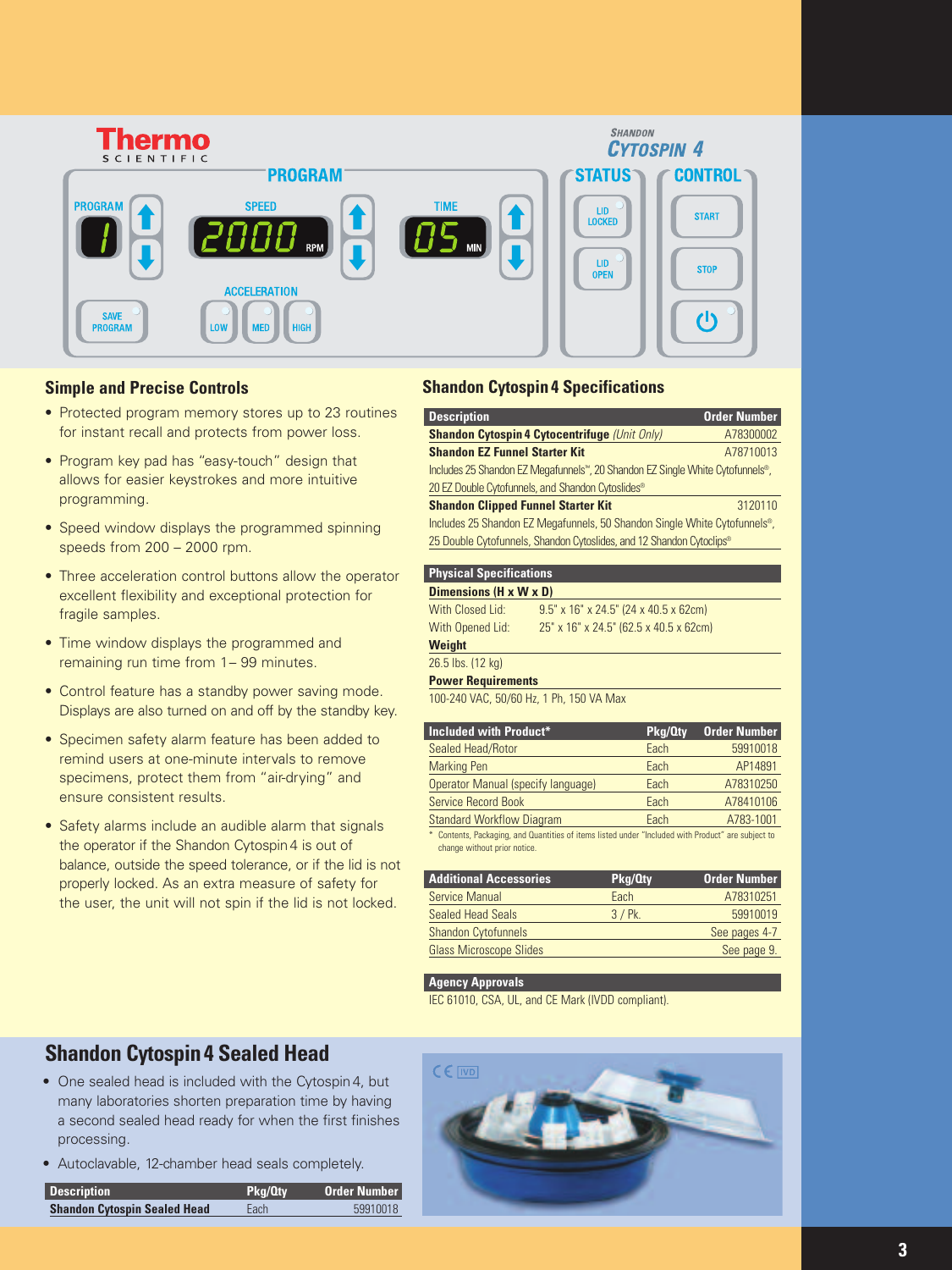# **Thermo Scientific Shandon EZ Cytofunnel® Sample Chambers**

### **No more Clips!!**

- Intended for single use with all Shandon Cytospin 2, 3, and 4 Cytocentrifuge applications.
- Simple and easy to use operational illustrations are included in the package.
- Optimizes cell yield.
- Safe reduces the risk of exposure to pathogenic samples.
- Disposable eliminates time-consuming decontamination and cleaning.
- Decreases the possibility of crosscontamination.
- Eliminates the need for metal Shandon Cytoclips® .
- Closure caps provided with kit.
- Produces more cost-effective thin-layer preparations when compared to other thin-layer methods.

### **Shandon EZ Cytofunnel Bench Stand**



### **Shandon EZ Megafunnel™**







- Convenient for loading samples outside of the Shandon Cytospin 4 chamber.
- Stainless steel construction.
- Holds 12 Shandon EZ Cytofunnels, single or double.

| <b>Description</b>           | Pkg/Qtv | <b>Order Number</b> |
|------------------------------|---------|---------------------|
| <b>Shandon EZ Cytofunnel</b> | Each    | A78710022           |
| <b>Bench Stand</b>           |         |                     |

- Designed for convenient preparation of larger volume samples.
- Shandon Cytofunnels designed for spinning large samples up to 6ml.
- Minimizes the need to pre-centrifuge.
- Cell deposition area of 22 x 14.75mm (325mm<sup>2</sup>) for increased cell yield.
- Shandon Megafunnel Cytoslides<sup>®</sup> included.
- Can prepare both air-dried and fixed preparations, providing additional valuable diagnostic information.

| <b>Description</b>           | Pkg/Qtv | <b>Order Number</b> |
|------------------------------|---------|---------------------|
| <b>Shandon EZ Megafunnel</b> | 25/Box  | A78710001           |
| <b>With Caps And Slides</b>  |         |                     |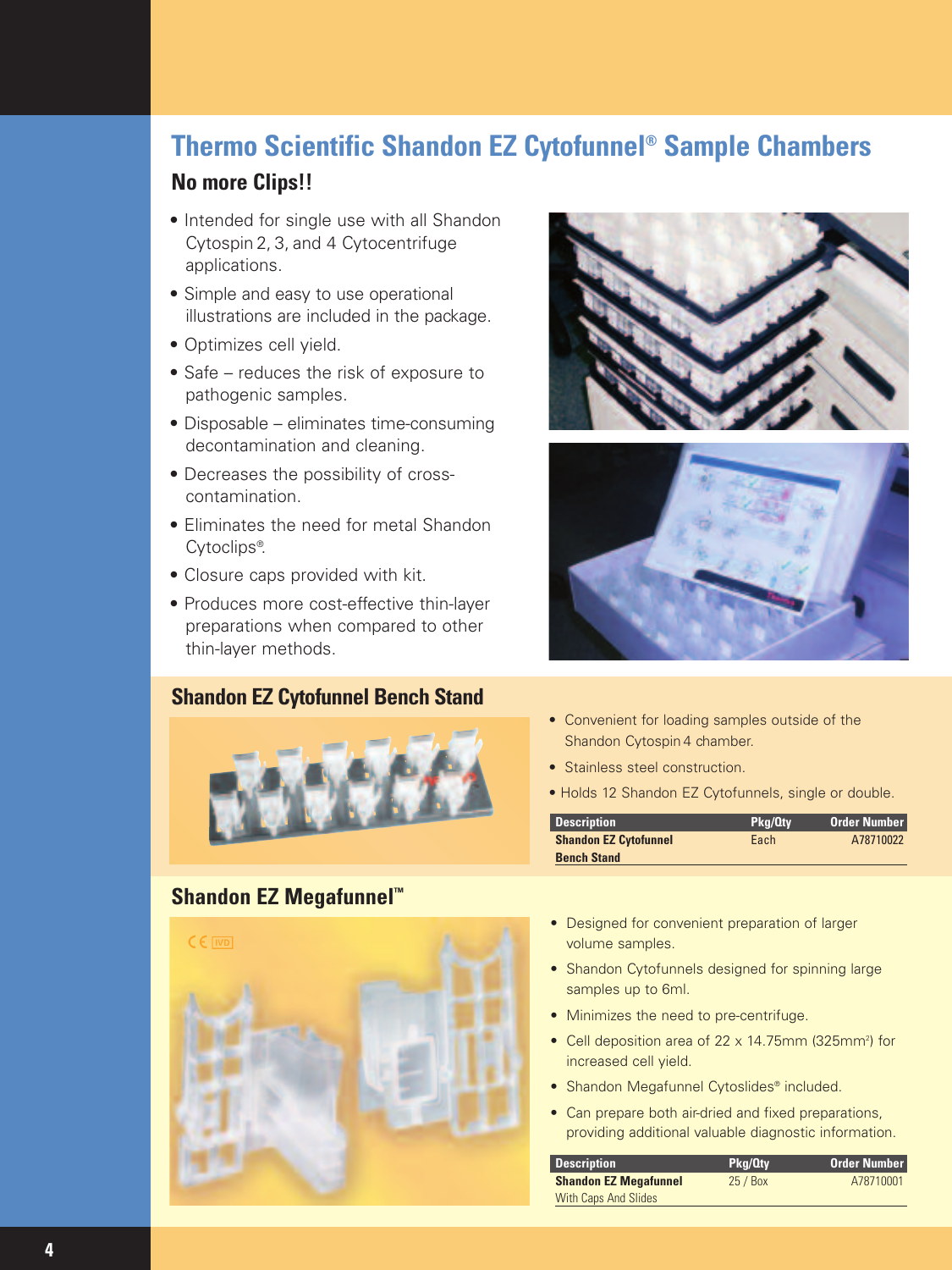### **Shandon EZ Single Cytofunnel with White Filter Cards**



### **Shandon EZ Single Cytofunnel with Brown Filter Cards**



- Disposable sample chambers with white filter cards.
- Use for sample volumes up to 0.5ml.
- Cell deposition area of 6mm in diameter (28 mm<sup>2</sup>).
- Pre-attached white filter card for high absorbency.

| <b>Description</b>                  | Pkg/Qty      | <b>Order Number</b> |
|-------------------------------------|--------------|---------------------|
| <b>Shandon EZ Single Cytofunnel</b> | 40/Box       | A78710003           |
| With White Filter Cards and Caps    |              |                     |
| <b>Shandon EZ Single Cytofunnel</b> | $200 / P$ k. | A78710020           |
| With White Filter Cards and Caps    |              |                     |

- Disposable sample chambers with brown filter cards.
- Use for sample volumes of 0.4 ml or less.
- Cell deposition area of 6mm in diameter (28mm<sup>2</sup>).
- Pre-attached brown filter card for slower absorbency.
- Excellent for scanty specimens such as CSF.

| <b>Description</b>                  | Pkg/Qtv | Order Number |
|-------------------------------------|---------|--------------|
| <b>Shandon EZ Single Cytofunnel</b> | 40/Box  | A78710004    |
| With Brown Filter Cards and Caps    |         |              |

### **Shandon EZ Double Cytofunnel**



- Disposable sample chambers.
- Allows 2 sample deposition areas on a single slide.
- Double the number of sample presentations per run.
- Funnel markings correspond to slide markings for simple identification.
- Pre-attached filter card.

| <b>Description</b>                  | Pkg/Qty      | <b>Order Number</b> |
|-------------------------------------|--------------|---------------------|
| <b>Shandon EZ Double Cytofunnel</b> | 40/Box       | A78710005           |
| With White Filter Cards and Caps    |              |                     |
| <b>Shandon EZ Double Cytofunnel</b> | $200 / P$ k. | A78710021           |
| With White Filter Cards and Caps    |              |                     |
|                                     |              |                     |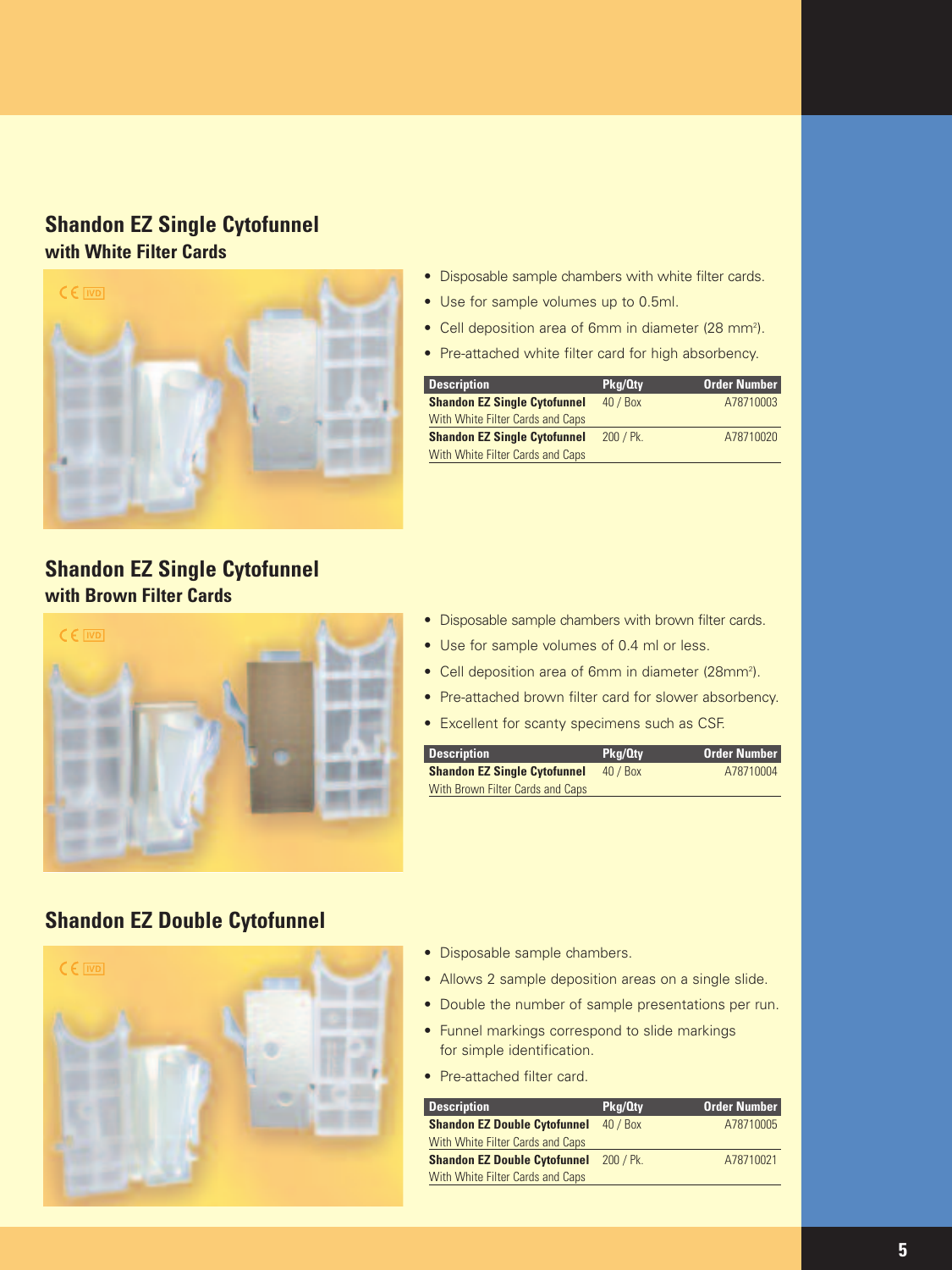# **Thermo Scientific Shandon Cytofunnel® Sample Chambers**

**The original is still the most trusted clipped funnel available today.**

# **Shandon Single Cytofunnel**

**with White Filter Cards**



- Disposable sample chambers with white filter cards.
- Use for sample volumes up to 0.5ml.
- Pre-attached filter card.

| <b>Description</b>                      | Pkg/Qty    | Order Number |
|-----------------------------------------|------------|--------------|
| <b>Shandon Single White Cytofunnels</b> | 50 / Box   | 5991040      |
| <b>With Caps</b>                        |            |              |
| <b>Shandon Single White Cytofunnel</b>  | 500 / Case | 1102548      |
| <b>Economy Pack With Caps</b>           |            |              |

### **Shandon Single Cytofunnel with Brown Filter Cards**



- Disposable sample chambers with brown filter cards.
- Use for sample volumes of 0.4ml or less.
- Pre-attached filter card.
- Excellent for scanty specimens such as CSF.
- Increases cell yield.

| <b>Description</b>                      | Pkg/Qtv | <b>Order Number</b> |
|-----------------------------------------|---------|---------------------|
| <b>Shandon Single Brown Cytofunnels</b> | 50/Box  | 5991043             |
| <b>With Caps</b>                        |         |                     |

### **Shandon Double Cytofunnel**



- Disposable Sample Chambers.
- Reduce preparation time.
- Funnel markings correspond to slide markings for simple identification.
- Pre-attached filter card.
- Ideal for use with immunochemistry techniques.

| <b>Description</b>                     | Pkg/Qty   | Order Number |
|----------------------------------------|-----------|--------------|
| <b>Shandon Double White Cytofunnel</b> | 25/Box    | 5991039      |
| <b>With Caps</b>                       |           |              |
| <b>Shandon Double White Cytofunnel</b> | 500 / Cs. | 1102547      |
| <b>Economy Pack With Caps</b>          |           |              |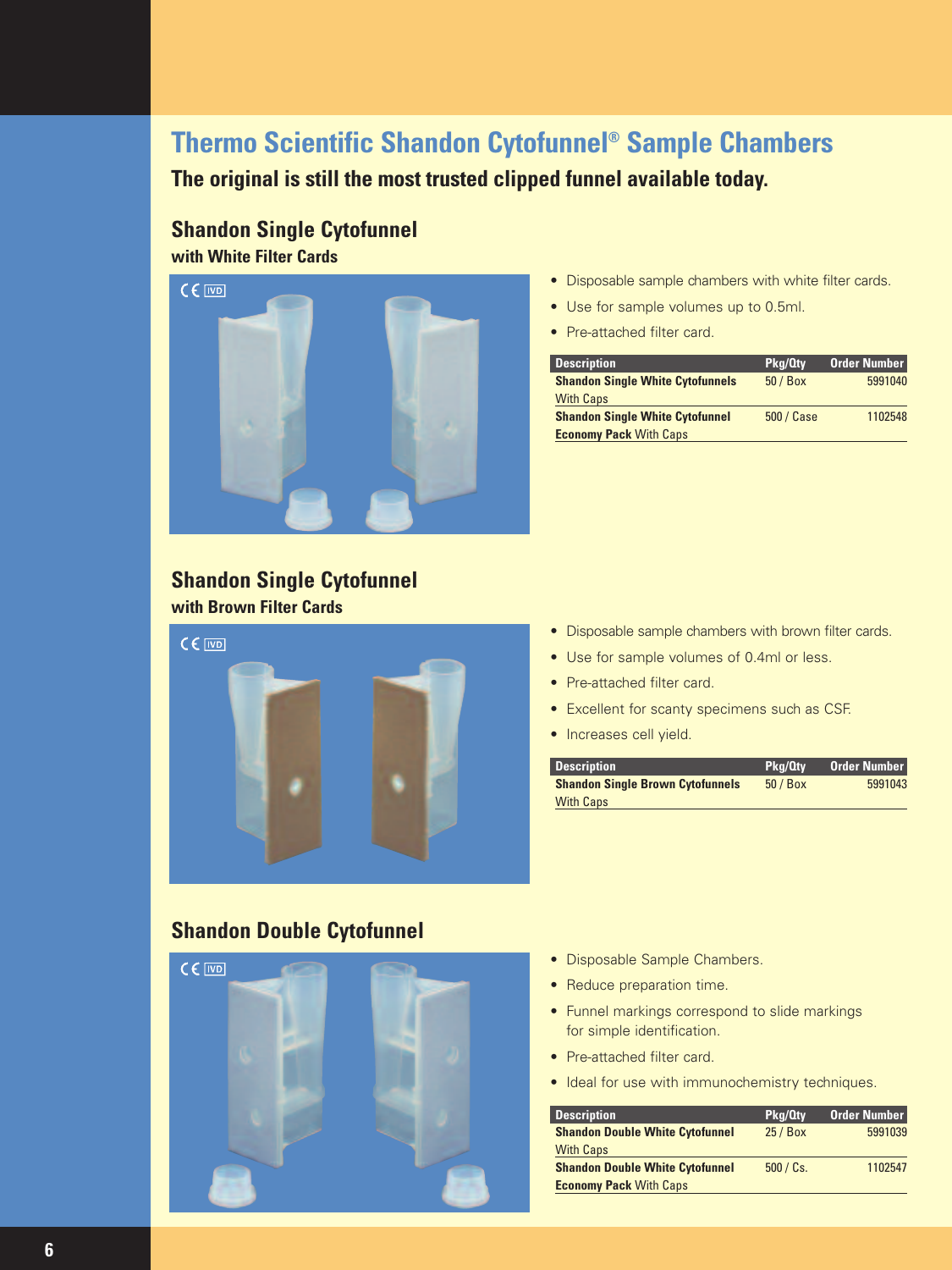### **Shandon Cytoclip™**



- Shandon Cytoclip holds Cytofunnel<sup>®</sup> disposable sample chamber against the microscope slide for preparation in the Shandon Cytospin Cytocentrifuge.
- Eliminates contact between contaminated Shandon Cytofunnels and laboratory personnel.
- Clips are autoclavable and reusable.

| <b>Description</b>                                       | <b>Pkg/Qty Order Number</b> |
|----------------------------------------------------------|-----------------------------|
| <b>Shandon Cytoclip Stainless Steel Slide Clip 6/Box</b> | 59910052                    |

### **TPX® Single Sample Chamber, Caps, and Filter Cards**

### **TPX Single Sample Chamber and Caps**

- Reusable and autoclavable.
- Choice of using disposable white filter cards for sample volumes up to 0.5ml or disposable brown filter cards for sample volumes of 0.4ml or less.



#### **Filter Cards**

- Highly absorbent disposable filter cards for use with TPX chamber.
- Not for use with Cytofunnel disposable sample chambers.
- Use white filter cards for samples up to 0.5ml.
- Use brown filter cards for samples of 0.4ml or less.

| <b>Description</b>                  | Pkg/Qty   | <b>Order Number</b> |
|-------------------------------------|-----------|---------------------|
| <b>TPX Sample Chamber</b>           | 12 / Pk.  | A78710018           |
| <b>Sample Chamber Closure Caps,</b> | 12 / Pk.  | 59910025            |
| <b>For Shandon TPX Chambers</b>     |           |                     |
| <b>Brown Filter Cards</b>           | 200 / Box | 5991023             |
| <b>White Filter Cards</b>           | 200 / Box | 5991022             |

### **How the Cytofunnel Works**

The Cytofunnel fits snugly against a specially marked Cytoslide and is held in place by a Shandon Cytoclip. Twelve Shandon Cytoclip assemblies fit into the Cytospin head.

After cytocentrifugation, the Shandon Cytoclip easily unlocks to dispose of the sample chamber and to remove the slide.

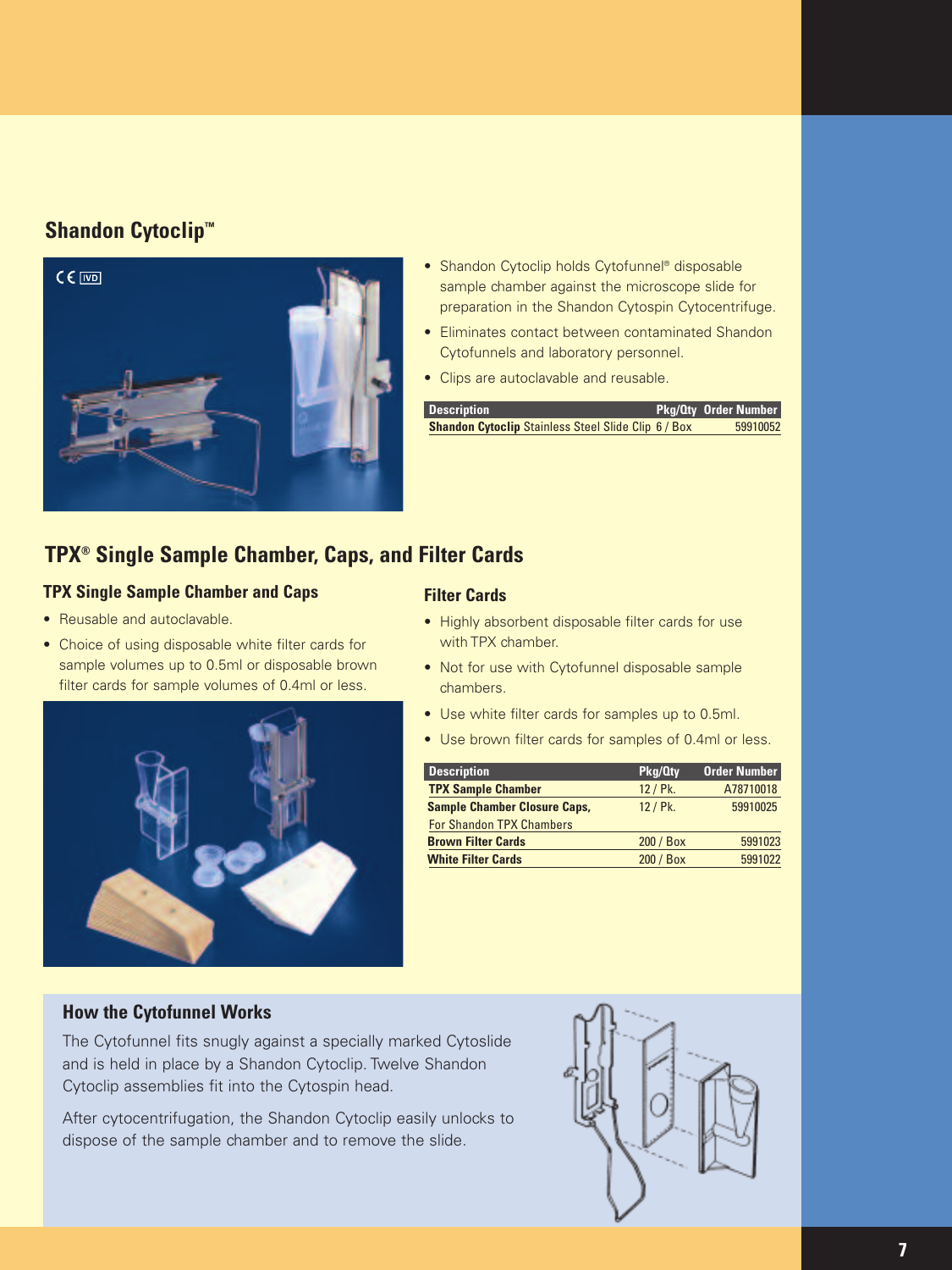

### **Disciplines That Use the Cytospin:**

#### **Cytology**

- Still the gold standard for Non-Gynecological Cytology, especially hypocellular fluids.
- Many types of collection fluids and funnel options to choose from.
- Quality presentation at a fraction of the cost of other "thin-layer" technologies.
- Prepares both "air-dried" and "fixed" specimens.

#### **Microbiology**

- Micro-organisms are often present in low numbers from limited sample volumes. Cytocentrifugation effectively spins the micro-organisms onto the slide, maximizing the yield and presenting those organisms in a clean, defined area, allowing for straightforward morphological identification.
- Only a small sample volume is needed so multiple samples may be run for a variety of special staining and support testing. It also concentrates samples for Gram stains.

#### **Hematology/Oncology**

- Easy to achieve a constant cell/unit volume.
- Excellent for all fluids, bone marrow, and peripheral blood.
- Even with a cell count of "zero," the Cytospin often locates the few cells in the fluid that the counter missed.

#### **Virology**

• There are many published technical papers utilizing the Cytospin for the rapid detection of respiratory viruses, CMV Detection, ISH, FISH, etc.

#### **Research/General Use**

- The most cost-effective, time-effective way to make quality thin-layer cell presentations.
- Excellent for molecular studies, specialized staining applications, and EM.
- Used in veterinary, dental and chemosensitivity protocols.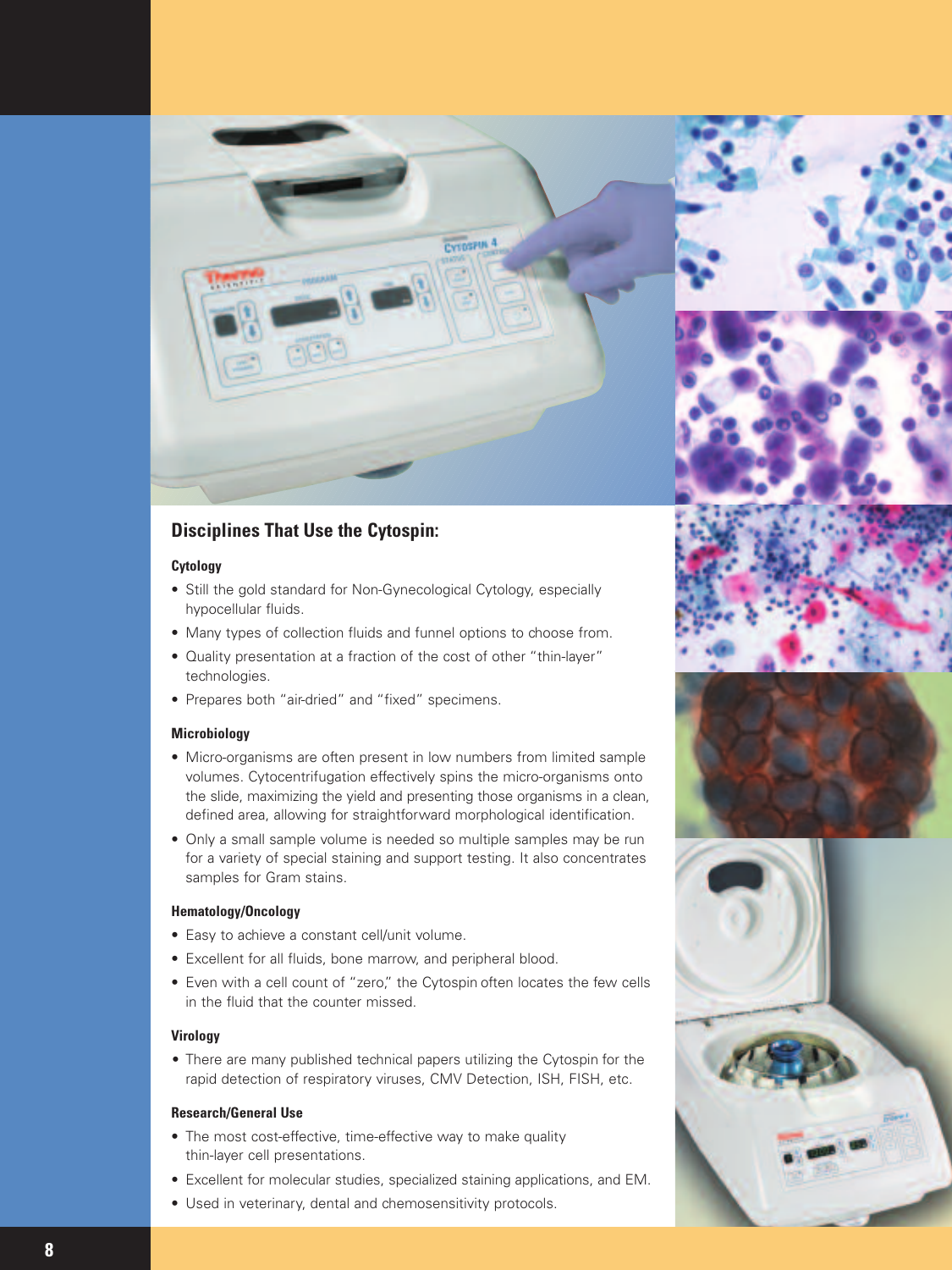# **Thermo Scientific Shandon Cytoslides®**

### **Cytoslides**

- Specially marked slides for the Shandon Cytospin 4.
- Specimen area is outlined for rapid location during screening.
- All slides are 75 x 25mm, made from high-quality optical glass.

### **Coated Slides**

- Eliminates the need for albumin coating procedures.
- Saves labor and resource time.
- Eliminates background staining on albuminized, IHC or ISH processed slides.

### **Shandon Single Cytoslides**



- Specially made for use with Shandon EZ Single Cytofunnels.
- A white, 12mm diameter circle on the slide defines the area where cells will be displayed to allow for efficient and rapid location.
- Uncoated slides available with circle on front or back.

| <b>Description</b>                      | Pkg/Qty    | <b>Order Number</b> |
|-----------------------------------------|------------|---------------------|
| <b>Shandon Cytoslide, Single Circle</b> | $100/b$ ox | 5991056             |
| coated with circle on back              |            |                     |
| <b>Shandon Cytoslide, Single Circle</b> | $100$ /box | 5991051             |
| non-coated with circle on back          |            |                     |
| <b>Shandon Cytoslide, Single Circle</b> | $100$ /box | 5991059             |
| non-coated with circle on front         |            |                     |
|                                         |            |                     |

### **Shandon Double Cytoslides**



- Specially made for use with Shandon EZ Double Cytofunnel® Chambers.
- Each specimen is displayed onto the slide within a circle marked "1" or "2" which corresponds with the Shandon EZ Double Cytofunnel chamber.

| <b>Description</b>        | Pkg/Qty    | Order Number |
|---------------------------|------------|--------------|
| <b>Shandon Cytoslide,</b> | $100$ /box | 5991055      |
| Double Circle, coated     |            |              |
| <b>Shandon Cytoslide,</b> | $100/b$ ox | 5991054      |
| Double Circle, non-coated |            |              |

### **Shandon Mask Cytoslides**



- Specially produced for immunofluorescence.
- Black-coating masks out UV light so that only the specimen within the circle can be viewed through a microscope.

| <b>Description</b>        | Pkg/Qty    | <b>Order Number</b> |
|---------------------------|------------|---------------------|
| <b>Shandon Cytoslide,</b> | $100/b$ ox | 5991057             |
| Single Circle, Black mask |            |                     |
| <b>Shandon Cytoslide,</b> | $100/b$ ox | B5991050            |
| Double Circle, Blue mask  |            |                     |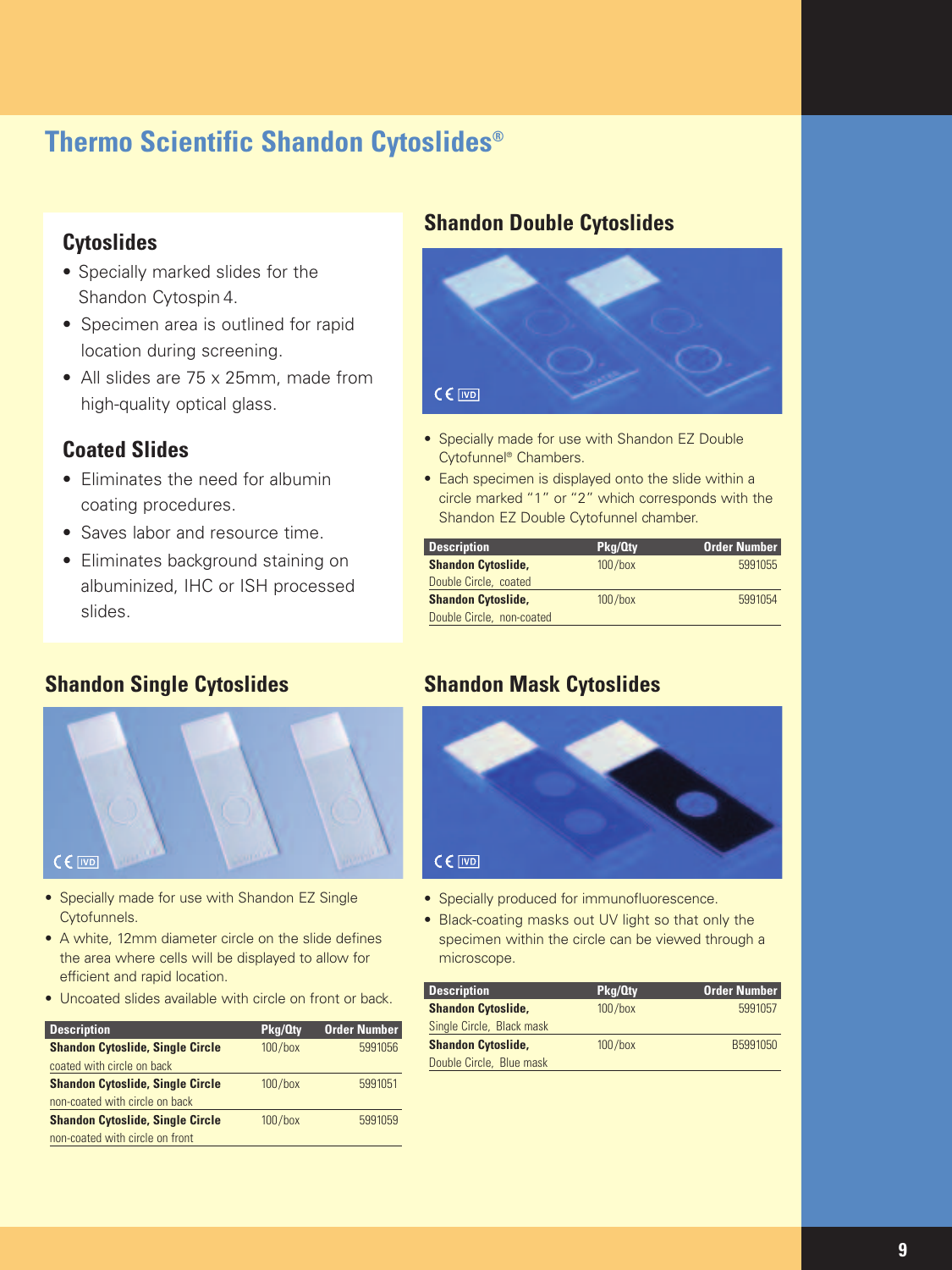# **Thermo Scientific Shandon Cytology Collection Fluids**

## **Shandon Cytospin® Collection Fluid**



- Ready-to-use alcohol/CARBOWAX® (PEG) combination for direct specimen collection and fixation.
- Permits storage of specimens or unstained slides for weeks without adverse effect.
- Packaged in several forms, including convenient pump bottle and pre-filled specimen cups.

| <b>Description</b>      | Pkg/Qty                                 | <b>Order Number</b> |
|-------------------------|-----------------------------------------|---------------------|
| <b>Shandon Cytospin</b> | 3.8L x 1 (with pump)                    | 6768001             |
| <b>Collection Fluid</b> |                                         |                     |
| <b>Shandon Cytospin</b> | $500ml \times 2$                        | 6768315             |
| <b>Collection Fluid</b> |                                         |                     |
| <b>Shandon Cytospin</b> | $101 \times 2$                          | 9990310             |
| <b>Collection Fluid</b> |                                         |                     |
| <b>Shandon Cytospin</b> | 120 ml Cups, filled to 60 ml, 125 / Cs. | 9990323             |
| <b>Collection Fluid</b> |                                         |                     |

### **Shandon Cell-Fixx™ Spray Fixative**



- Spray fixative for convenient preparation of slides.
- Includes CARBOWAX which coats the smear to maintain cellular detail.
- Prevents air-drying artifact and cell loss.

| <b>Description</b>       | Pkg/Qty                    | Order Number |
|--------------------------|----------------------------|--------------|
| <b>Shandon Cell-Fixx</b> | 50ml Pump Spray Bottle x 6 | 6768326      |

### **CytoRich® Red Collection Fluid (Concentrated Formula)**



- Ready-to-use alcohol-based fluid.
- The easiest way to lyse RBC's and to solubilize proteins.
- For a higher cell-yield and a cleaner background.
- Compatible with immunohistochemistry.
- Pre-filled containers available.

| <b>Description</b>      | Pkg/Oty                               | <b>Order Number</b> |
|-------------------------|---------------------------------------|---------------------|
| <b>CytoRich Red</b>     | $3.8L \times 1$                       | B9990800            |
| <b>Collection Fluid</b> |                                       |                     |
| <b>CytoRich Red</b>     | $500ml \times 2$                      | B9990801            |
| <b>Collection Fluid</b> |                                       |                     |
| <b>CytoRich Red</b>     | 20ml Cups, filled to 10ml, 180 / Cs.  | B9990802            |
| <b>Collection Fluid</b> |                                       |                     |
| <b>CytoRich Red</b>     | 120ml Cups, filled to 60ml, 125 / Cs. | B9990803            |
| <b>Collection Fluid</b> |                                       |                     |

# **Shandon Mucolexx™**



- Ready-to-use mucoliquifying preservative.
- Liquifies (with agitation) mucoid cytology specimens.
- Maintains cellular detail.
- Short term preservation of specimens.

| <b>Description</b>      | Pkg/Qty                              | <b>Order Number</b> |
|-------------------------|--------------------------------------|---------------------|
| <b>Shandon Mucolexx</b> | $3.8L \times 1$                      | 9990371             |
| <b>Shandon Mucolexx</b> | $500$ ml x 4                         | 9990370             |
| <b>Shandon Mucolexx</b> | 120ml Cups, filled to 60ml, 50 / Cs. | 9990375             |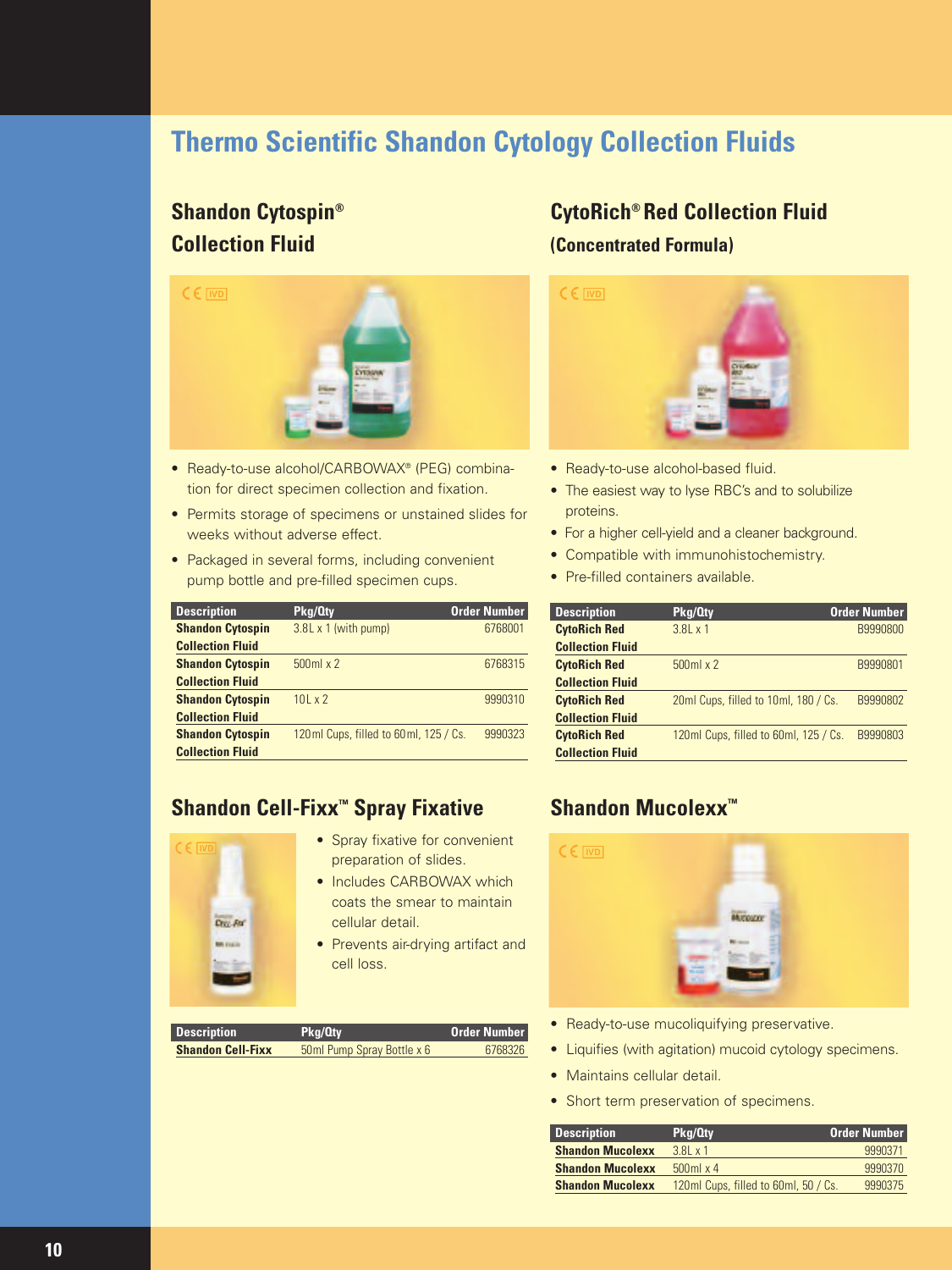# **Thermo Scientific Shandon Cytology Stains**

**Biological Stain Commission Certified Dyes.**

### **Shandon EA-50**

### **Shandon OG-6**



- Polychromatic cytoplasmic stain.
- Clearly differentiates cellular components with pink, green, and blue-green hues.

| <b>Description</b>   | Pkg/Qtv       | <b>Order Number</b> |
|----------------------|---------------|---------------------|
| <b>Shandon EA-50</b> | 4x1           | 6766002             |
| <b>Shandon EA-50</b> | $11 \times 2$ | 6766001             |

## **Shandon EA-65**



- Polychromatic cytoplasmic stain.
- Lower concentration of Light Green improves expression of eosin-stained components.
- Ideal for thicker non-GYN preparations.

| <b>Description</b>   | Pka/Qtv       | <b>Order Number</b> |
|----------------------|---------------|---------------------|
| <b>Shandon EA-65</b> | $41 \times 1$ | 6766004             |
| <b>Shandon EA-65</b> | 1 I v 2       | 6766003             |

# **Shandon Cytology Spatula**



- Economical.
- Designed with classic Ayre end and tapered tip.
- Made from smooth, select wood for good cell retention and release.

| <b>Description</b>              | Pkg/Qty             | <b>Order Number</b> |
|---------------------------------|---------------------|---------------------|
| <b>Shandon Cytology Spatula</b> | 1000 (40 Bags x 25) | 9990330             |



• Demonstrates keratin in cytoplasm.

| <b>Description</b>  | Pkg/Qty          | <b>Order Number</b> |
|---------------------|------------------|---------------------|
| <b>Shandon OG-6</b> | $4$   $\times$ 1 | 6766006             |
| <b>Shandon OG-6</b> | 11x2             | 6766005             |

### **Shandon Kwik-Diff™ Stains\***



- Fast 3-step differential stain for cytologic preparations, FNA's and microorganisms such as Helicobacter pylori.
- A quick alternative to traditional Wright's and Giemsa Staining procedures.
- Kit Components: Reagent 1: Fixative Reagent 2: Eosin

Reagent 3: Methylene Blue

• Available in kit form or as individual components.

| <b>Description</b>                 | Pkg/Qty            | <b>Order Number</b> |
|------------------------------------|--------------------|---------------------|
| <b>Shandon Kwik-Diff Stain Kit</b> | 500ml Reagent Size | 9990700             |
| <b>Shandon Kwik-Diff Stain Kit</b> | 125ml Reagent Size | 9990701             |
| <b>Shandon Kwik-Diff Reagent 1</b> | 4x1                | 9990705             |
| <b>Fixative</b>                    |                    |                     |
| <b>Shandon Kwik-Diff Reagent 2</b> | 4x1                | 9990706             |
| Eosin                              |                    |                     |
| <b>Shandon Kwik-Diff Reagent 3</b> | 4x1                | 9990707             |
| Methylene Blue                     |                    |                     |

\*Sold only in the USA.